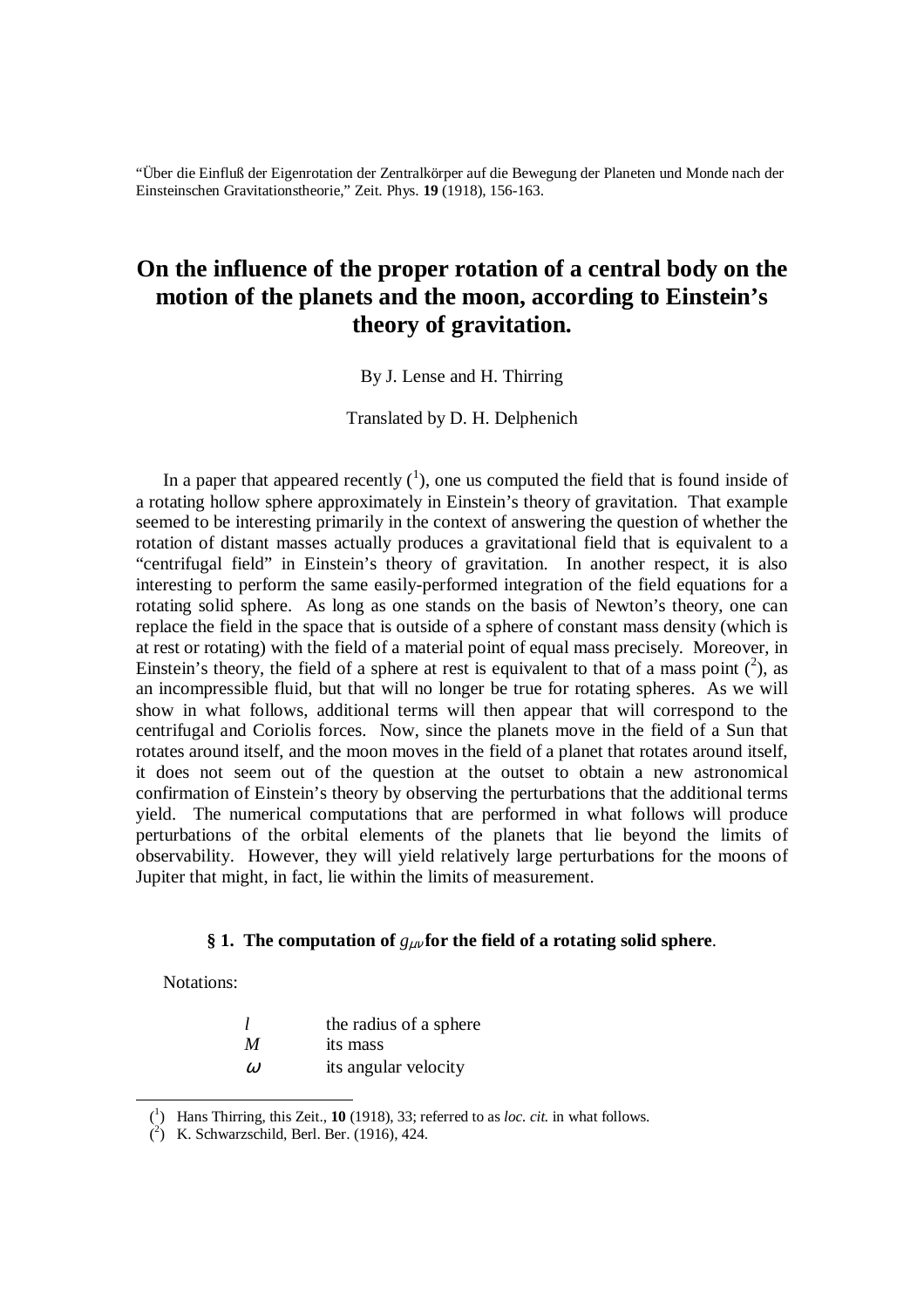The computation proceeds in a manner that is completely analogous to what was done in the paper that was cited in the introduction: Einstein's approximate method of integration  $(1)$  is used, except that this time, in the construction of the energy tensor for matter, the velocity of the mass that creates the field is regarded as small enough in comparison to 1 (viz., the speed of light) that one can neglect the squares and products of the velocity components. (As a result, the difference between the present treatment and the example that was treated in the previous paper is that centrifugal force terms, which are proportional to  $\hat{\omega}$ , will go away, and the Coriolis terms will remain.) In hindsight, neglecting these terms is justified completely, since *l*ω will be very small for the Sun and all of the planets when it is measured in any system of measurement for which the speed of light is 1. For that reason, we will consider the field at a great distance from the boundary surface of the ball in the case that will be treated here. If *r* stands for the distance from the origin to the center of the sphere, *r*′ stands for the distance from the center to the integration element, and *R* stands for the distance from the origin to the integration element then we will develop  $1 / R$  into a series in  $r' / r$ , which we will truncate with the quadratic terms.

We shall now go on to the approximate solution that was given by Einstein, exactly as we did in *loc. cit.*  $\overline{(^2)}$ :

(1)  
\n
$$
g_{\mu\nu} = -\delta_{\mu\nu} + \gamma_{\mu\nu}, \qquad \delta_{\mu\nu} = \begin{cases} 1 & \text{if } \mu = \nu \\ 0 & \text{if } \mu \neq \nu, \end{cases}
$$
\n
$$
\gamma_{\mu\nu} = \gamma_{\mu\nu}' - \frac{1}{2} \delta_{\mu\nu} \sum_{\alpha} \gamma_{\alpha\alpha}',
$$
\n
$$
\gamma_{\mu\nu}' = -\frac{k}{2\pi} \int \frac{T_{\mu\nu}(x', y', z', t - R)}{R} dV_0.
$$

We then construct the energy tensor for stress-free matter:

(2) 
$$
T_{\mu\nu} = T^{\mu\nu} = \rho_0 \frac{dx_\mu}{ds} \frac{dx_\nu}{ds} = \rho_0 \frac{dx_\mu}{dx_4} \frac{dx_\nu}{dx_4} \left(\frac{dx_4}{ds}\right)^2,
$$

with the following expressions for the velocity components:

$$
\frac{dx_1}{dx_4} = -i\frac{dx'}{dt} = ir'\omega\sin\,\vartheta'\sin\,\varphi',
$$

 $\overline{a}$ 

 <sup>(</sup><sup>1</sup> ) A. Einstein, Berl. Ber. (1916), 688.

<sup>(&</sup>lt;sup>2</sup>) The factor  $\delta_{\mu\nu}$  was obviously omitted from the corresponding eq. (2) in *loc. cit.*.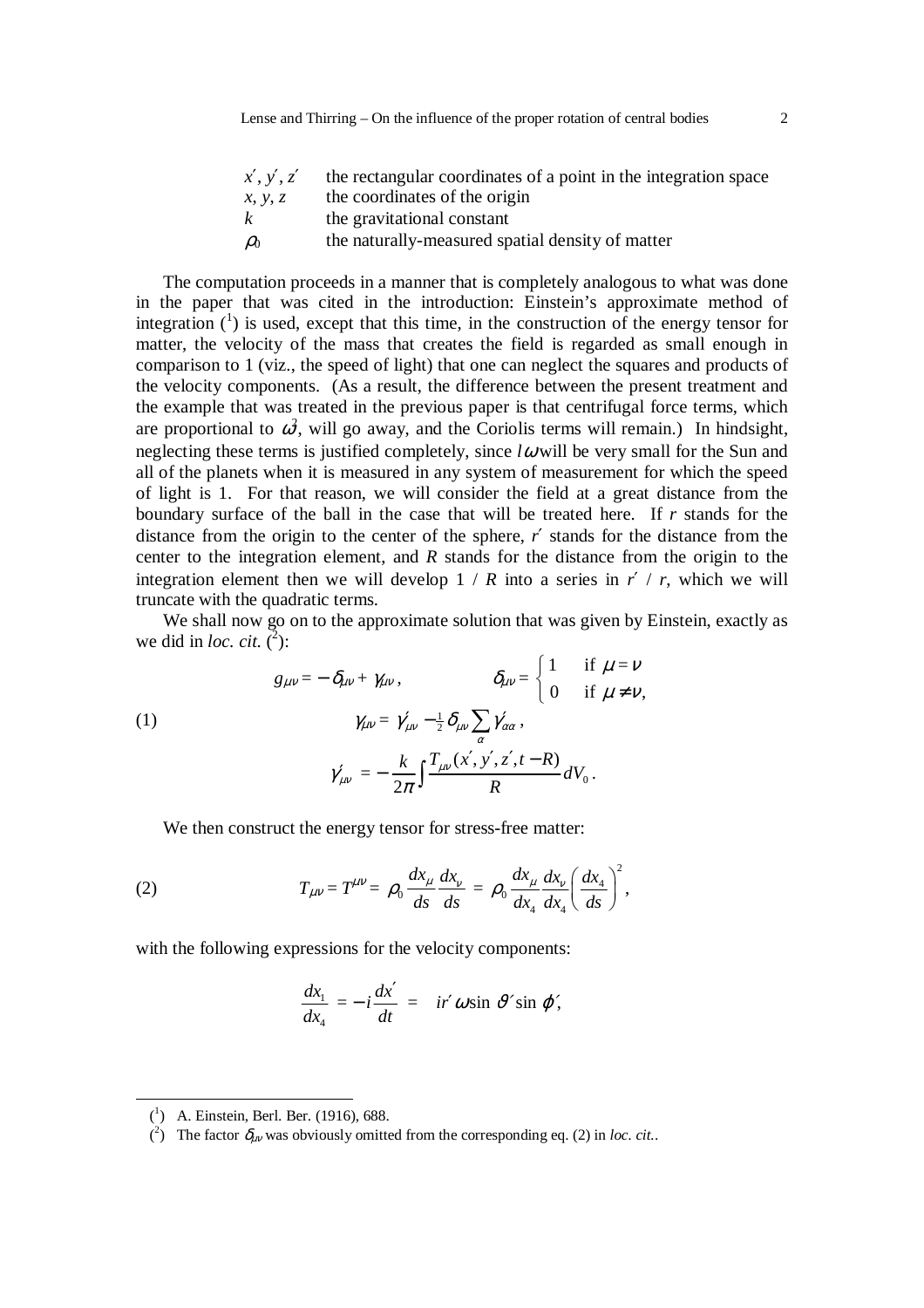(3) 
$$
\frac{dx_2}{dx_4} = -i\frac{dy'}{dt} = -ir'\omega\sin\psi'\sin\varphi',
$$

$$
\frac{dx_3}{dx_4} = 0
$$

 $(r', \vartheta', \varphi')$  are the polar coordinates of a point of the ball; rotation takes place around the *Z*-axis), and upon neglecting the terms in  $\omega^2$ , we will get:

(4) 
$$
T_{\mu\nu} = \rho_0 \left(\frac{dx_4}{ds}\right)^2 \begin{bmatrix} 0 & 0 & 0 & ir'\omega\sin\vartheta'\sin\varphi'\\ 0 & 0 & 0 & -ir'\omega\sin\vartheta'\cos\varphi'\\ 0 & 0 & 0 & 0\\ ir'\omega\sin\vartheta'\sin\varphi' & -ir'\omega\sin\vartheta'\cos\varphi' & 0 & 1 \end{bmatrix}.
$$

According to equations (7) and (8) of *loc. cit.*, we will have to set:

(5) 
$$
dV_0 = i \frac{dx_4}{ds} r'^2 dr' \sin \vartheta' d\vartheta' d\varphi'.
$$

In order to express  $1 / R$  in terms of the integration variables, we choose the coordinate system in such a way that its origin lies in the *ZX*-plane. With the introduction of polar coordinates, we will then have:

$$
x = r \sin \theta
$$
,  $y = 0$ ,  $z = r \cos \theta$ ,

and we will get:

$$
R^{2} = (r' \sin \theta' \cos \theta' - r \sin \theta)^{2} + (r'^{2} \sin^{2} \theta' \sin^{2} \theta' + (r' \cos \theta' \cos \theta' - r \cos \theta)^{2}
$$

$$
= r^{2} \left[ 1 - \frac{2r'}{r} (\sin \theta' \cos \phi' \sin \theta + \cos \theta' \cos \theta) + \frac{r'^{2}}{r^{2}} \right].
$$

We develop this into a binomial series and truncate it after the second term:

(6) 
$$
\frac{1}{R} = \frac{1}{r} \left\{ 1 + \frac{r'}{r} (\sin \theta' \cos \phi' \sin \theta + \cos \theta' \cos \theta) - \frac{1}{2} \frac{r'^2}{r^2} + \frac{3}{2} \frac{r'^2}{r^2} (\sin \theta' \cos \theta' \sin \theta + \cos \theta' \cos \theta)^2 \right\}.
$$

We further denote the expression in the curly brackets by *K* and write:

$$
\frac{1}{R} = \frac{K}{r}.
$$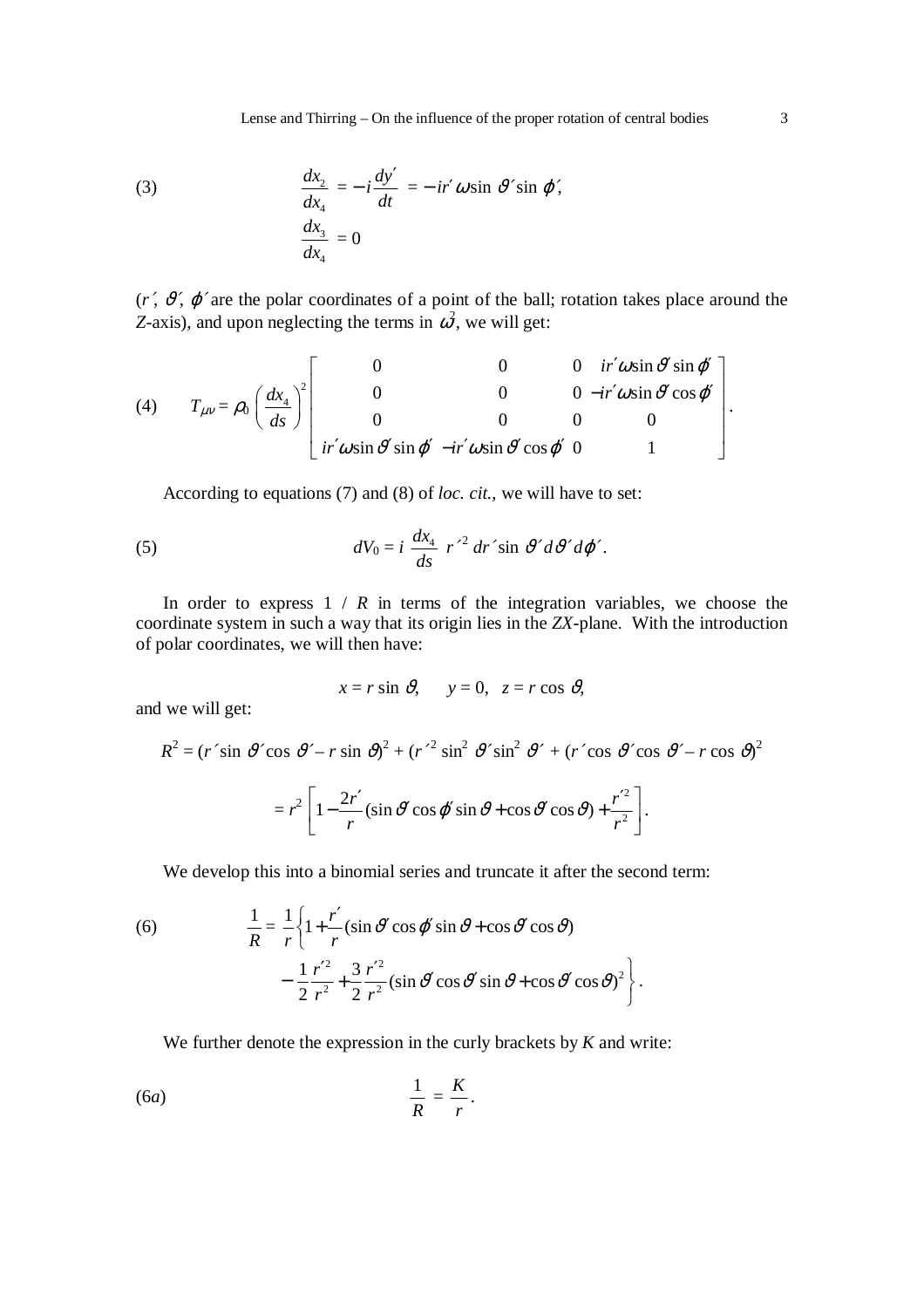If we now introduce  $(4)$ ,  $(5)$ , and  $(6a)$  into the last of equations  $(1)$  then we will get:

$$
\gamma_{44}' = -\frac{i\kappa}{2\pi} \frac{\rho_0}{r} \int_0^l r'^3 dr' \int_0^{2\pi} d\varphi' \int_0^{\pi} d\vartheta' \left(\frac{dx_4}{ds}\right)^3 \sin \vartheta' K,
$$
  

$$
\gamma_{14}' = \frac{\kappa}{2\pi} \frac{\rho_0}{r} \omega \int_0^l r'^3 dr' \int_0^{2\pi} d\varphi' \int_0^{\pi} d\vartheta' \left(\frac{dx_4}{ds}\right)^3 \sin \vartheta' \sin \varphi' K,
$$
  

$$
\gamma_{24}' = -\frac{\kappa}{2\pi} \frac{\rho_0}{r} \omega \int_0^l r'^3 dr' \int_0^{2\pi} d\varphi' \int_0^{\pi} d\vartheta' \left(\frac{dx_4}{ds}\right)^3 \sin \vartheta' \cos \varphi' K,
$$

$$
\gamma'_{11} = \gamma'_{22} = \gamma'_{33} = \gamma'_{12} = \gamma'_{13} = \gamma'_{23} = \gamma'_{34} = 0.
$$

By neglecting the terms in  $\omega^2$  and assuming the first viewpoint, the approximation will yield:

$$
\left(\frac{dx_4}{ds}\right)^3 = i
$$
 [cf., eq. (11), loc. cit.].

 If one introduces this value for 3  $dx_4$  $\left(\frac{dx_4}{ds}\right)^3$ , as well as the expressions for *K* from (6) and (6a), into (7) then upon evaluating the integrals, one will get:

$$
\gamma'_{44} = \frac{\kappa}{2\pi} \frac{M}{r},
$$
  

$$
\gamma'_{14} = 0,
$$

(8)

(7)

$$
\gamma'_{24} = -i \frac{\kappa}{2\pi} \frac{M}{r} \frac{1}{5r} \omega l \sin \vartheta,
$$
  

$$
\gamma'_{11} = \gamma'_{22} = \gamma'_{33} = \gamma'_{12} = \gamma'_{13} = \gamma'_{23} = \gamma'_{34} = 0.
$$

 According to (1), when one once more introduces rectangular coordinates and uses the Newtonian gravitational constant  $k = \kappa / 8\pi$ , in place of Einstein's, it will then follow from this that: 2*kM*

$$
g_{11} = g_{22} = g_{33} = -1 - \frac{2kM}{r},
$$
  
 $g_{44} = -1 + \frac{2kM}{r},$ 

(9)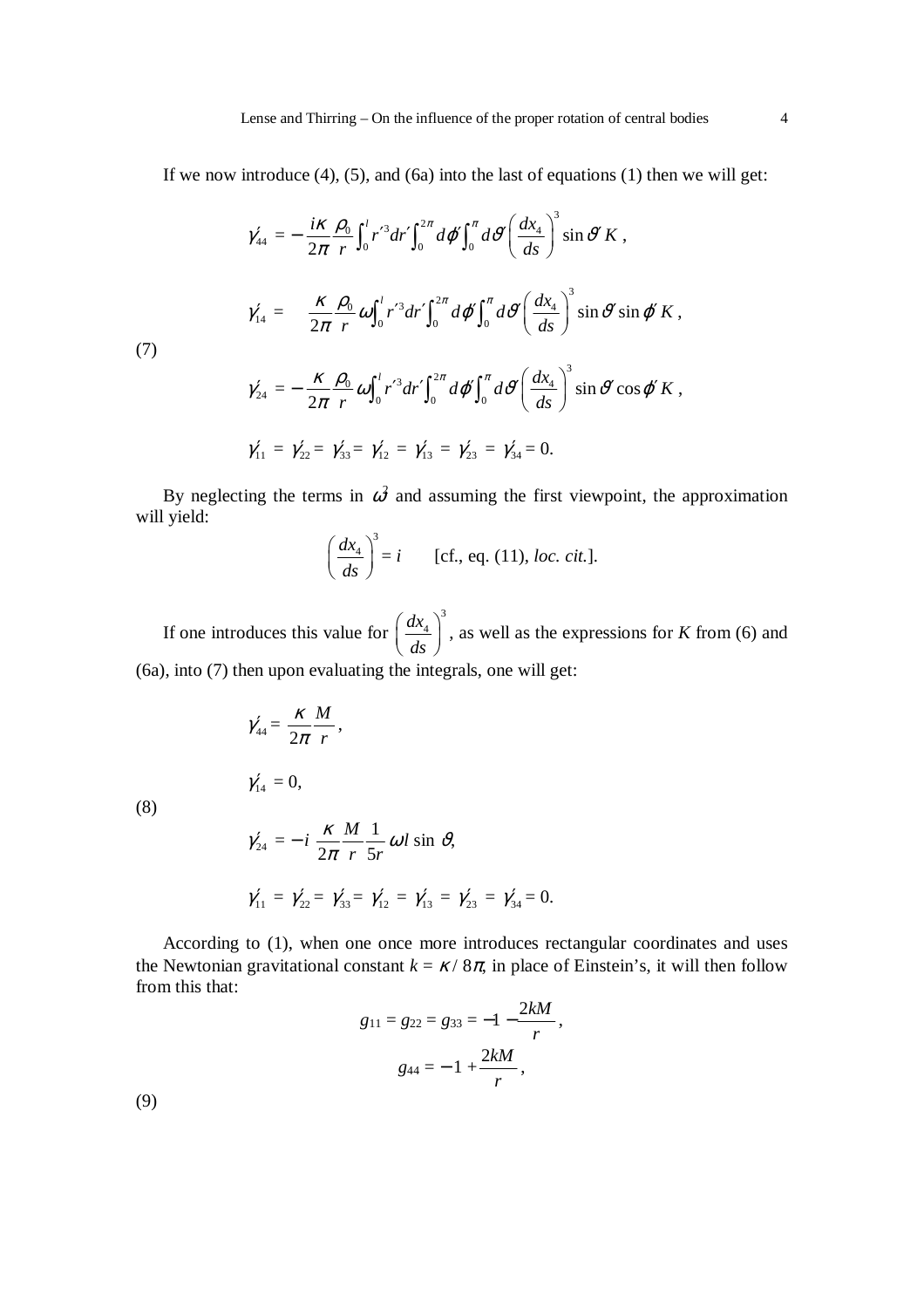$$
g_{24} = -i \frac{4\kappa M}{r} \frac{1\kappa}{5r^2} \omega l,
$$
  

$$
g_{12} = g_{13} = g_{23} = g_{14} = g_{34} = 0.
$$

 If one now makes the special choice of coordinate system in which the origin falls in the *ZX*-plane by means of a rotation of the system then one will ultimately get the following coefficient matrix:

(10) 
$$
g_{\mu\nu} = \begin{bmatrix} -1 - \frac{2kM}{r} & 0 & 0 & i\frac{4kM}{5r} \frac{ly}{r^2} \omega l \\ 0 & -1 - \frac{2kM}{r} & 0 & -i\frac{4kM}{5r} \frac{lx}{r^2} \omega l \\ 0 & 0 & -1 - \frac{2kM}{r} & 0 \\ i\frac{4kM}{5r} \frac{ly}{r^2} \omega l & -i\frac{4kM}{5r} \frac{lx}{r^2} \omega l & 0 & -1 + \frac{2kM}{r} \end{bmatrix}
$$

#### **§ 2. The equations of motion of a mass-point in the field of a rotating solid sphere.**

 In what follows, the equations of motion of a mass-point in the field of a rotating solid sphere will be presented, in which we will assume that its speed is so small that we can neglect the squares and products of its velocity components in comparison to 1. Thus, it shall be emphasized from the outset that all we have to do here is to find the perturbational terms to the planetary motion that originate in the rotation of the central body. In order to obtain a sufficiently exact solution to the planetary problem in the sense of Einstein's theory, one must add the terms that lead to the known motion of the perihelion to the perturbing terms that were computed  $(1)$ . However, if the terms that originate in the proper rotation of the central body already come from the first approximation of Einstein's theory then since the aforementioned perturbation of the perihelion was first obtained from the second approximation, it would certainly not be unreasonable to consider the former and neglect the latter. The reason that one cannot do that comes from the following consideration: Any additional terms that make the furtherdeveloped force expression differ from the Newtonian one will be proportional to  $\omega l$  v, where *v* represents the velocity of the planet (moon, resp.), while  $\omega l$  represents the velocity of a point on the equator of a central body. Now, for the Sun-planet system as well as for the planet-moon systems that come under consideration, we will have the inequality:

$$
(11) \t\t v > \omega l.
$$

Thus, when we include the terms in  $\omega l$  v in our calculation, we must also properly consider any terms in the equations of motion that involve the squares and products of the

l

 <sup>(</sup><sup>1</sup> ) A. Einstein, Berl. Ber. (1913), pp. 831.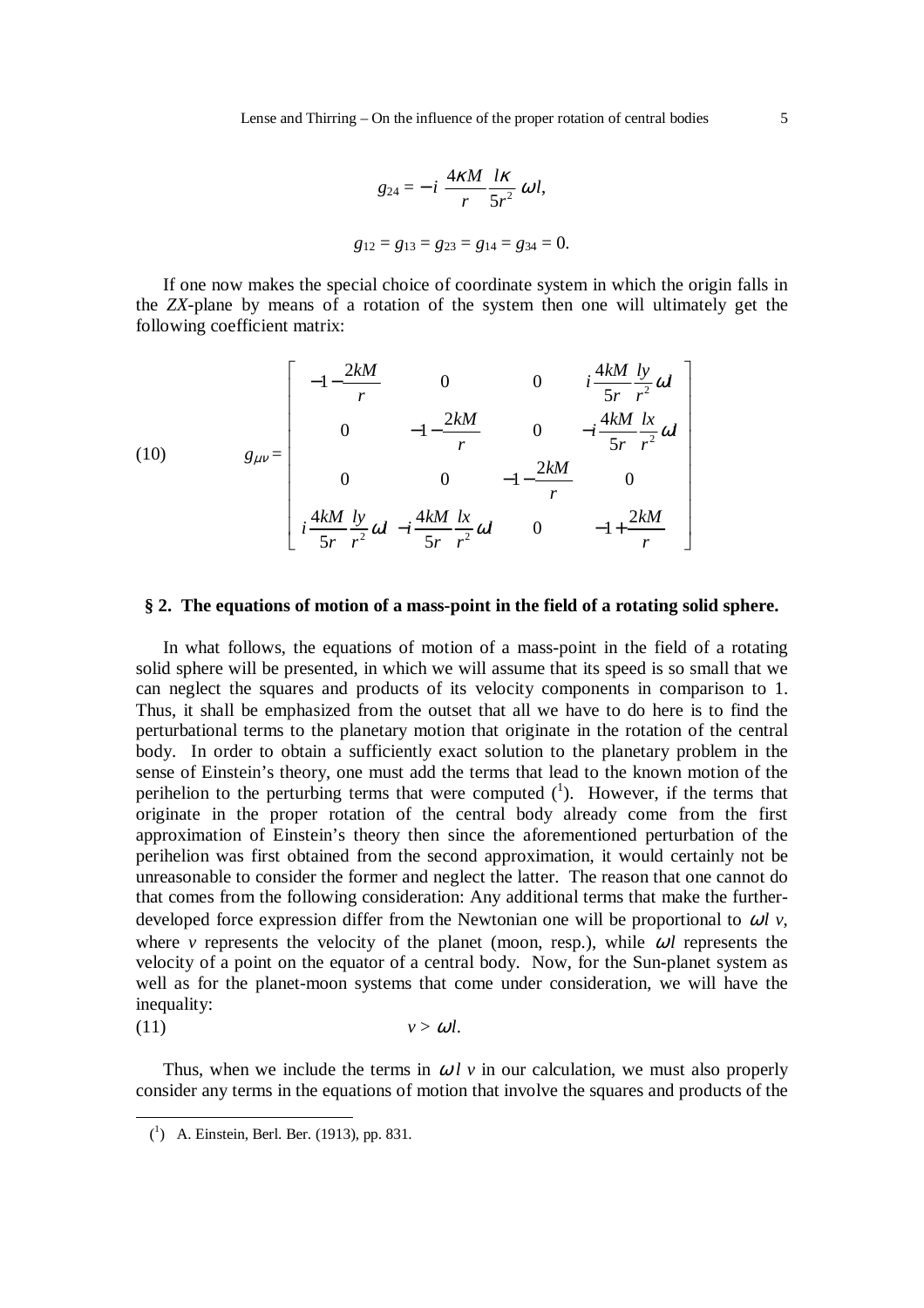velocity components of the mass-points. However, if we do that then we can no longer compute in the first approximation alone, since any terms that combine with the Newtonian terms in the second approximation will compare to them like  $\alpha / r : 1 (\alpha =$ 2kM). The square of the velocity of a planet likewise has an order of magnitude of  $\alpha / r$ . The consideration of the quadratic terms in velocity will thus logically imply that one must consider the terms that arise from the second approximation. It will then follow that the calculations that were employed here will have no meaning in and of themselves, due to the validity of the inequality (11). However, we can use them in practice if we realize that all of the perturbations that come under consideration here are small enough that one can regard them as linear with respect to each other. One will then arrive at the desired result of an orbital calculation that includes all relativistic effects when one starts with Einstein's calculations in the equations of motion that he gave for the precession of the perihelion of Mercury as a basis and adds the perturbing terms that are computed in what follows to them.

 As was shown in *loc. cit.*, by the use of the aforementioned omission of terms and the coordinates  $x_1 = x$ ,  $x_2 = y$ ,  $x_3 = z$ ,  $x_4 = it$ , the general equations of motion:

$$
\frac{d^2x_r}{ds^2} = \Gamma^{\tau}_{\mu\nu} \frac{dx_{\mu}}{ds} \frac{dx_{\nu}}{ds}
$$

will go over into:

(12) 
$$
\frac{d^2x_{\tau}}{ds^2} = 2i \left( \Gamma_{14}^{\tau} \frac{dx_1}{dt} + \Gamma_{24}^{\tau} \frac{dx_2}{dt} + \Gamma_{34}^{\tau} \frac{dx_3}{dt} \right) - \Gamma_{44}^{\tau}.
$$

From the initial viewpoint of the stationary field approximation, the 16 quantities  $\Gamma_{\sigma}^{\tau}$ that appear here will read like:

$$
\Gamma_{14}^1 = 0, \qquad \qquad \Gamma_{24}^1 = \frac{1}{2} \left( \frac{\partial g_{14}}{\partial x_2} - \frac{\partial g_{24}}{\partial x_1} \right), \quad \Gamma_{34}^1 = \frac{1}{2} \left( \frac{\partial g_{14}}{\partial x_3} - \frac{\partial g_{34}}{\partial x_1} \right), \quad \Gamma_{44}^1 = -\frac{1}{2} \frac{\partial g_{44}}{\partial x_1},
$$

$$
\Gamma_{14}^{2} = \frac{1}{2} \left( \frac{\partial g_{24}}{\partial x_{1}} - \frac{\partial g_{14}}{\partial x_{2}} \right), \quad \Gamma_{24}^{2} = 0, \qquad \qquad \Gamma_{34}^{2} = \frac{1}{2} \left( \frac{\partial g_{24}}{\partial x_{3}} - \frac{\partial g_{34}}{\partial x_{2}} \right), \quad \Gamma_{44}^{2} = -\frac{1}{2} \frac{\partial g_{44}}{\partial x_{2}},
$$

$$
\Gamma_{14}^{3} = \frac{1}{2} \left( \frac{\partial g_{34}}{\partial x_1} - \frac{\partial g_{14}}{\partial x_3} \right), \quad \Gamma_{24}^{3} = \frac{1}{2} \left( \frac{\partial g_{34}}{\partial x_2} - \frac{\partial g_{24}}{\partial x_3} \right), \quad \Gamma_{34}^{3} = 0, \qquad \qquad \Gamma_{44}^{3} = -\frac{1}{2} \frac{\partial g_{44}}{\partial x_3},
$$

$$
\Gamma_{14}^4 = \frac{1}{2} \frac{\partial g_{44}}{\partial x_1}, \qquad \Gamma_{24}^4 = \frac{1}{2} \frac{\partial g_{44}}{\partial x_2}, \qquad \Gamma_{34}^4 = \frac{1}{2} \frac{\partial g_{44}}{\partial x_3}, \qquad \Gamma_{44}^4 = 0.
$$

For our field, which is given by equation (10), this table will go to:

0 
$$
-i\frac{2kM}{5r^2}\frac{\omega l^2}{r}\frac{x^2+y^2+z^2}{r^2} -i\frac{6kM}{5r^2}\frac{\omega l^2}{r}\frac{yz}{r^2} \qquad \frac{kM}{r^2}\frac{x}{r}
$$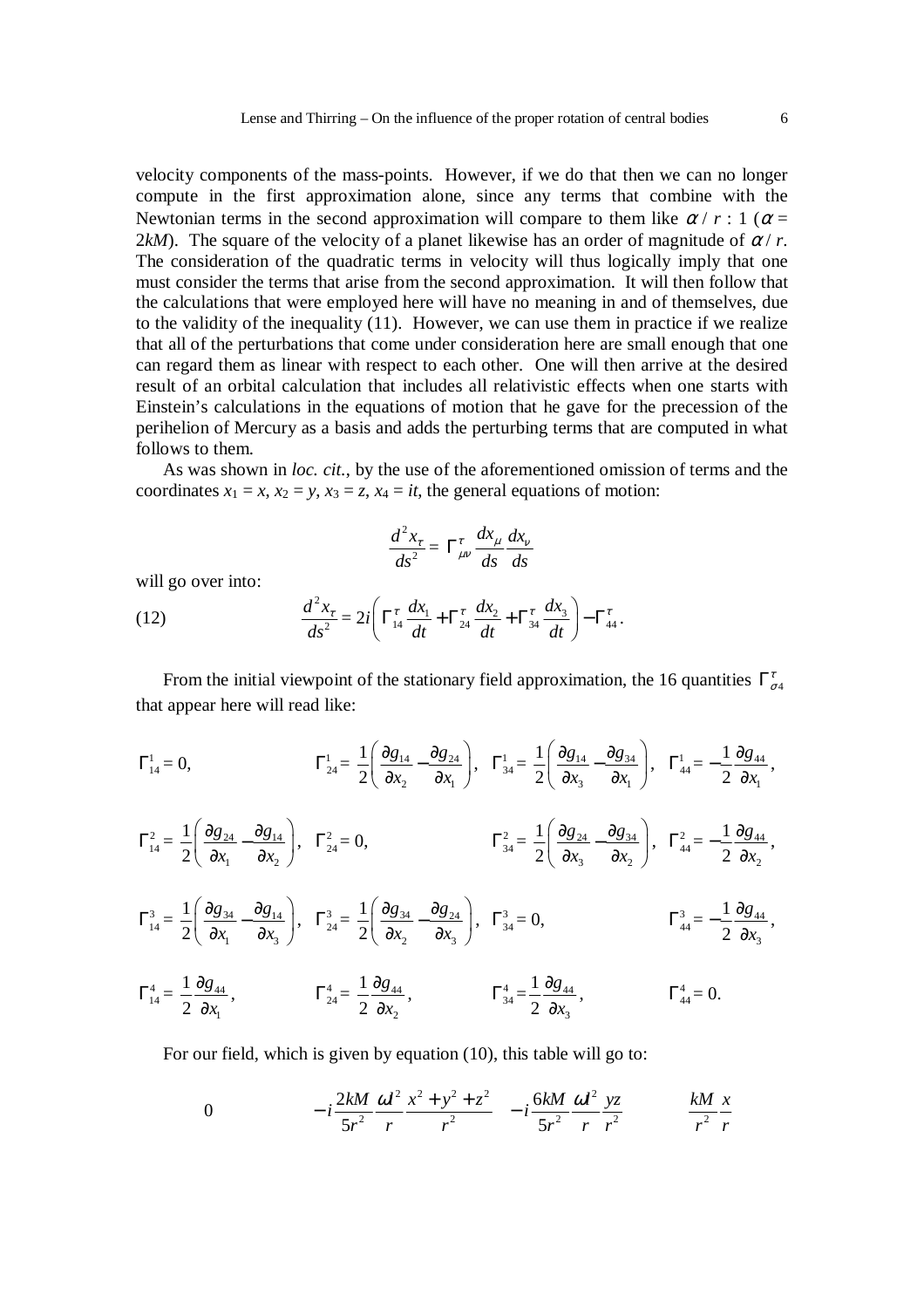$$
+ i \frac{2kM}{5r^2} \frac{\omega l^2}{r} \frac{x^2 + y^2 + z^2}{r^2}
$$
 0 
$$
+ i \frac{6kM}{5r^2} \frac{\omega l^2}{r} \frac{xz}{r^2}
$$
 
$$
\frac{kM}{r^2} \frac{y}{r}
$$
 (14)

$$
-i\frac{6kM}{5r^2}\frac{\omega l^2}{r}\frac{yz}{r^2} -i\frac{6kM}{5r^2}\frac{\omega l^2}{r}\frac{xz}{r^2}
$$
0 
$$
\frac{kM}{r^2}\frac{z}{r}
$$

$$
-\frac{kM}{r^2}\frac{x}{r} \qquad -\frac{kM}{r^2}\frac{y}{r} \qquad -\frac{kM}{r^2}\frac{z}{r} \qquad 0
$$

If we substitute these values for the  $\Gamma_{\sigma_4}^{\tau}$  in (12) then we will get the desired equations of motion:

(15)  
\n
$$
\ddot{x} = \frac{kM}{r^2} \frac{\omega l^2}{r} \left[ \frac{4}{5} \frac{x^2 + y^2 + z^2}{r^2} \dot{y} + \frac{12}{5} \frac{yz}{r^2} \dot{z} \right] - \frac{kM}{r^2} \frac{x}{r},
$$
\n
$$
\ddot{y} = -\frac{kM}{r^2} \frac{\omega l^2}{r} \left[ \frac{4}{5} \frac{x^2 + y^2 + z^2}{r^2} \dot{x} + \frac{12}{5} \frac{z}{r^2} \dot{z} \right] - \frac{kM}{r^2} \frac{y}{r},
$$
\n
$$
\ddot{z} = \frac{kM}{r^2} \frac{\omega l^2}{r} \frac{12}{5} \frac{z}{r} \frac{xy - y\dot{x}}{r} - \frac{kM}{r^2} \frac{z}{r}.
$$

5

*r r r r*

 The last terms on the right-hand side represent the Newtonian force; as explained above, one must replace them with the force components that follow from Einstein's work with Mercury. The first term on the right-hand side is the perturbing term that is of interest to us, since it arises from the proper rotation of the central body.

## **§ 3. The computation of the aforementioned perturbations that are due to the proper rotation of the central body.**

 The perturbing terms that appear in equations (15) are seen to be the components of the perturbing force that originates in the proper rotation of the central body. We decompose them into three other mutually-orthogonal components *S*, *T*, *W*, where *S* can be the radial component, *T*, the transversal, and *W¸* the orthogonal one (i.e., the one that is normal to the planetary orbital plane), and introduce the following customary astronomical nomenclature:

| a                            | semi-major axis                 |
|------------------------------|---------------------------------|
|                              | eccentricity                    |
| $p = a(1 - e^2)$             | semi-parameter                  |
| $i = \angle y\Omega\Pi$ ,    | inclination                     |
| $\Omega = \angle X O \Omega$ | longitude of the ascending node |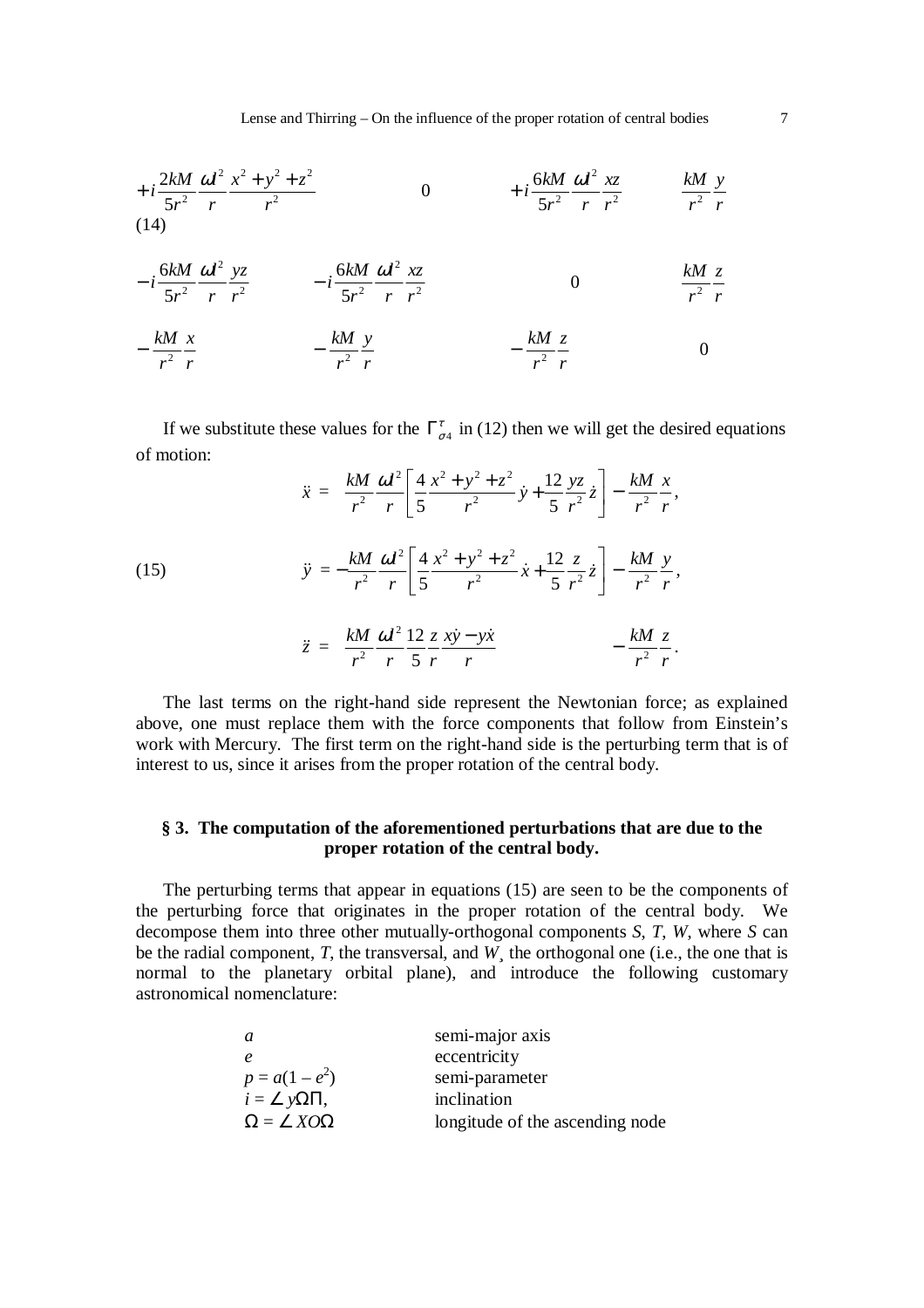| $\overline{\omega}$ = broken $\angle$ XOII   | longitude of periapsis                               |
|----------------------------------------------|------------------------------------------------------|
| $L_{0}$                                      | mean longitude of the epoch                          |
|                                              | $=$ mean longitude of the planet or satellite at the |
|                                              | time $t = 0$ (likewise a broken angle that is        |
|                                              | measured from the $X$ -axis)                         |
| $v = \angle \Pi OP$                          | true anomaly                                         |
| $u = \angle WOP = v + \overline{\omega}$     | argument of latitude                                 |
| $\boldsymbol{U}$                             | period of the planet or satellite, in days           |
| $n = \frac{2\pi}{U} = \sqrt{\frac{kM}{a^3}}$ | mean daily motion                                    |
| $C = r^2 v = na^2 \sqrt{1 - e^2}$            | twice the areal velocity                             |

 Furthermore, in order to abbreviate, we will set the constant *K* that appears in equations (15) equal to  $4kM\omega l^2/5$ .



Π and *P* mean the positions of the periapsides of the planets and satellites, when projected from the center *O* of the central body onto the sphere.

We now have:

$$
x = r (\cos u \cos \Omega - \sin u \sin \Omega \cos i)
$$
  
\n
$$
y = r (\cos u \sin \Omega + \sin u \cos \Omega \cos i)
$$
  
\n
$$
z = r \sin u \cos i,
$$
  
\n
$$
r = \frac{P}{1 + e \cos v},
$$

$$
x\dot{y} - y\dot{x} = C \cos i,
$$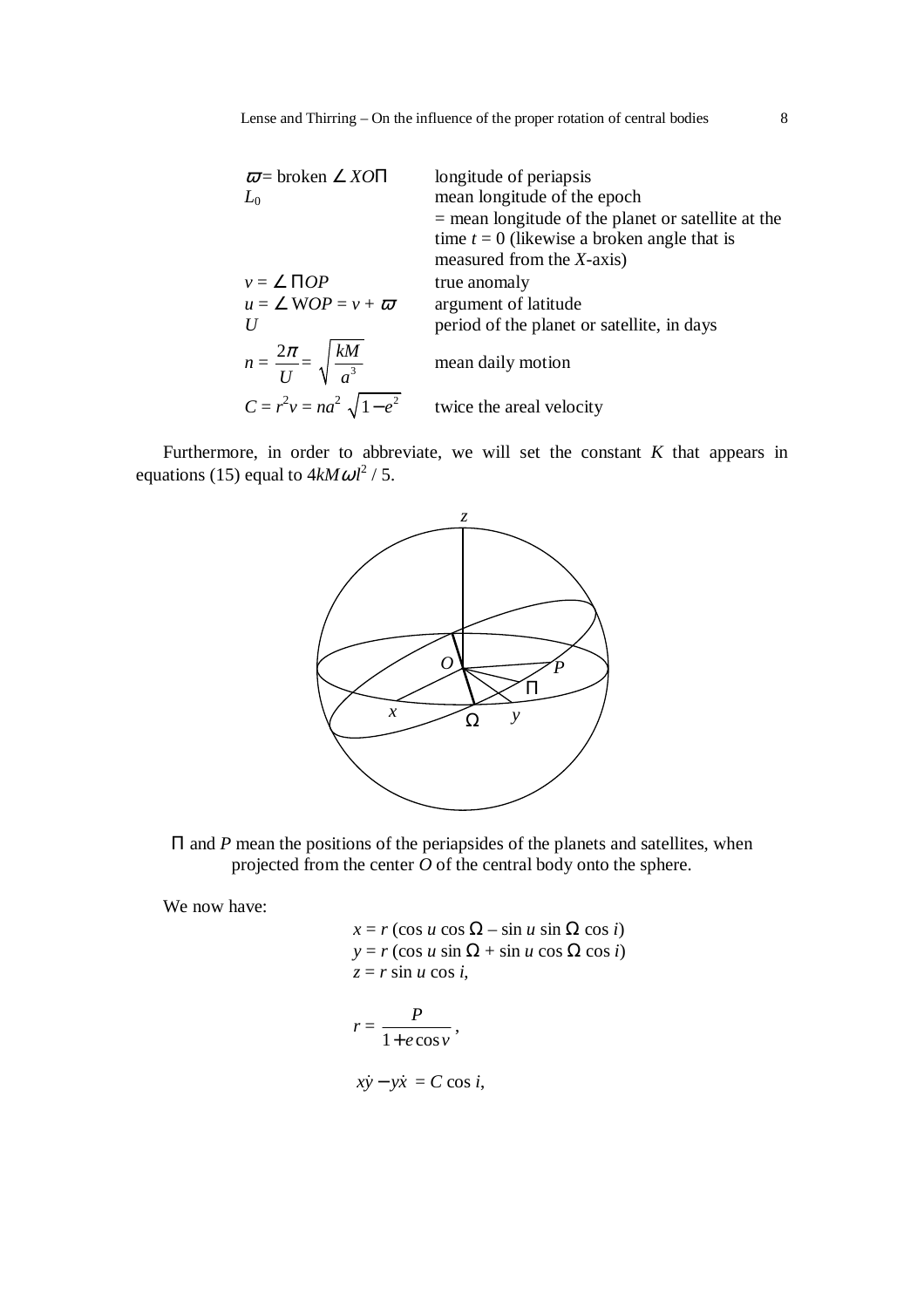$S = X(\cos u \cos \Omega - \sin u \sin \Omega \cos i) + Y(\cos u \sin \Omega + \sin u \cos \Omega \cos i) + Z\sin u \sin i$  $T = -X(\sin u \cos \Omega + \cos u \sin \Omega \cos i) + Y(\sin u \sin \Omega - \cos u \cos \Omega \cos i) + Z\cos u \sin i$  $W = X \sin \Omega \sin i - Y \cos \Omega \sin i + Z \cos i$ .

 If one inserts the values of *X*, *Y*, *Z* that are provided by equations (15) into these formulas for *S*, *T*, *W* then by using the given relations and notations, one will obtain, after some lengthy calculations:

(16) 
$$
S = \frac{KC \cos i}{r^4},
$$
  
\n
$$
T = -\frac{Kr \cos i}{r^4} = -\frac{KC e \cos i \sin v}{pr^3},
$$
  
\n
$$
W = \frac{K \sin i}{r^4} (2C \sin u + rr \cos u) = \frac{KC \sin i}{r^4} \left( \frac{resin v \cos u}{P} + 2 \sin u \right).
$$

 The change in the orbital elements under the perturbing force is given by the equations:

$$
\frac{da}{dt} = \frac{2}{n\sqrt{1 - e^2}} \left( Se \sin v + T \frac{P}{r} \right),
$$
\n
$$
\frac{de}{dt} = \frac{\sqrt{1 - e^2}}{na} \left( S \sin v + T \left( e + \frac{r + a}{a} \cos v \right) \right),
$$
\n
$$
\frac{di}{dt} = \frac{1}{C} \text{Wr} \cos u,
$$
\n
$$
\frac{d\Omega}{dt} = \frac{1}{C \sin i} \text{Wr} \sin u,
$$
\n
$$
\frac{d\sigma}{dt} = \frac{\sqrt{1 - e^2}}{nae} \left( -S \cos v + T \left( 1 + \frac{r}{P} \sin v \right) \sin v \right) + 2 \sin^2 \frac{i}{2} \frac{d\Omega}{dt},
$$
\n
$$
\frac{dL_0}{dt} = -\frac{2}{na^2} Sr + \frac{e^2}{1 + \sqrt{1 - e^2}} \frac{d\sigma}{dt} + 2\sqrt{1 - e^2} \sin^2 \frac{i}{2} \frac{d\Omega}{dt},
$$

which can be represented in the following form when one replaces the values (16):

$$
\frac{da}{dt}=0,
$$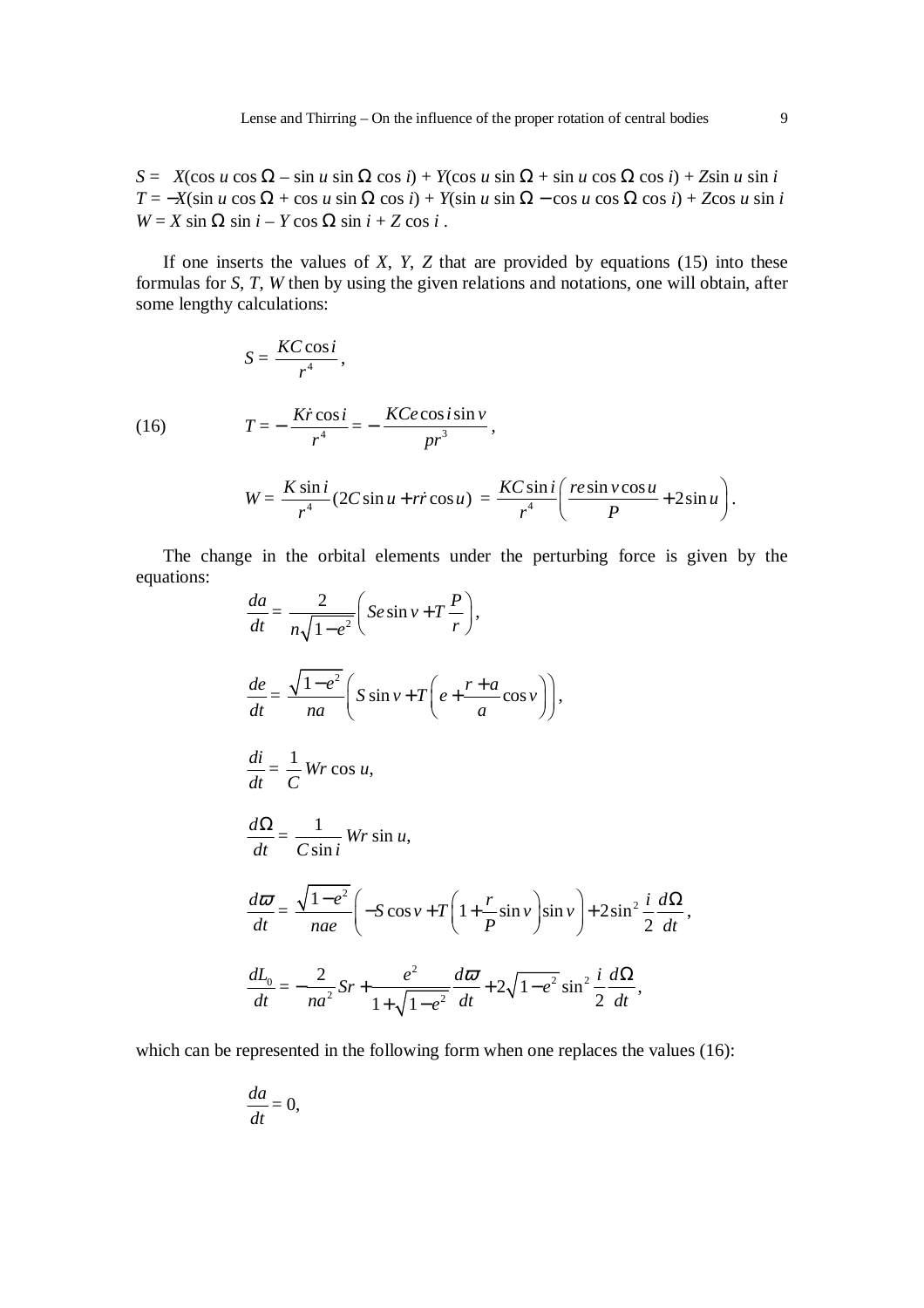$$
\frac{de}{dt} = \frac{K \cos i}{Ca} \sin v \dot{v},
$$
\n
$$
\frac{di}{dt} = \frac{K \sin i}{Cp} \cos u [e \sin v \cos u + 2(1 + e \cos v) \sin u] \dot{v},
$$
\n
$$
\frac{d\Omega}{dt} = \frac{K}{Cp} \sin u [e \sin v \cos u + 2(1 + e \cos v) \sin u] \dot{v},
$$
\n
$$
\frac{d\sigma}{dt} = -\frac{K \cos i}{Ca} \left( 2 + \frac{1 + e^2}{e} \cos v \right) \dot{v} + 2 \sin^2 \frac{i}{2} \frac{d\Omega}{dt},
$$
\n
$$
\frac{dL_0}{dt} = -\frac{2K \cos i}{na^2 P} (1 + e \cos v) \dot{v} + \frac{e^2}{1 + \sqrt{1 - e^2}} \frac{d\sigma}{dt} + 2\sqrt{1 - e^2} \sin^2 \frac{i}{2} \frac{d\Omega}{dt}.
$$

 In the spirit of perturbation theory, we consider the orbital element that appears on the right-hand side with the infinitesimally small factor *K* to be constant and integrate over just *v*, while observing that  $u = v + \overline{\omega} - \Omega$ . Thus, we compute the first-order perturbations. If we introduce  $K_1 = K / na^2$  then we will get:

$$
\Delta a = 0,
$$
  
\n
$$
\Delta e = -\frac{K_1 \cos i}{\sqrt{1 - e^2}} \cos v,
$$
  
\n
$$
\Delta i = -\frac{K_1 \cos i}{2\sqrt{1 - e^2}} (\cos 2u + 2e \cos v \cos^2 u),
$$
  
\n
$$
\Delta \Omega = \frac{K_1}{(1 - e^2)^{3/2}} [v - \frac{1}{2} \sin 2u + e (\sin v - \frac{1}{2} \sin 2u \cos v)],
$$
  
\n
$$
\Delta \varpi = -\frac{K_1 \cos i}{(1 - e^2)^{3/2}} \left( 2v + \frac{1 + e^2}{e} \sin v \right) + 2 \sin^2 \frac{i}{2} \Delta \Omega,
$$
  
\n
$$
\Delta L_0 = -\frac{2K_1 \cos i}{1 - e^2} (v + e \sin v) + \frac{e^2}{1 + \sqrt{1 - e^2}} \Delta \varpi + 2\sqrt{1 - e^2} \sin^2 \frac{i}{2} \Delta \Omega.
$$

 The interesting result follows from this that the perturbation of the semi-major axis vanishes precisely. Whereas only periodic terms arise in ∆*e* and ∆*i*, secular terms will also appear in the remaining elements, namely, since  $v = nt +$  period: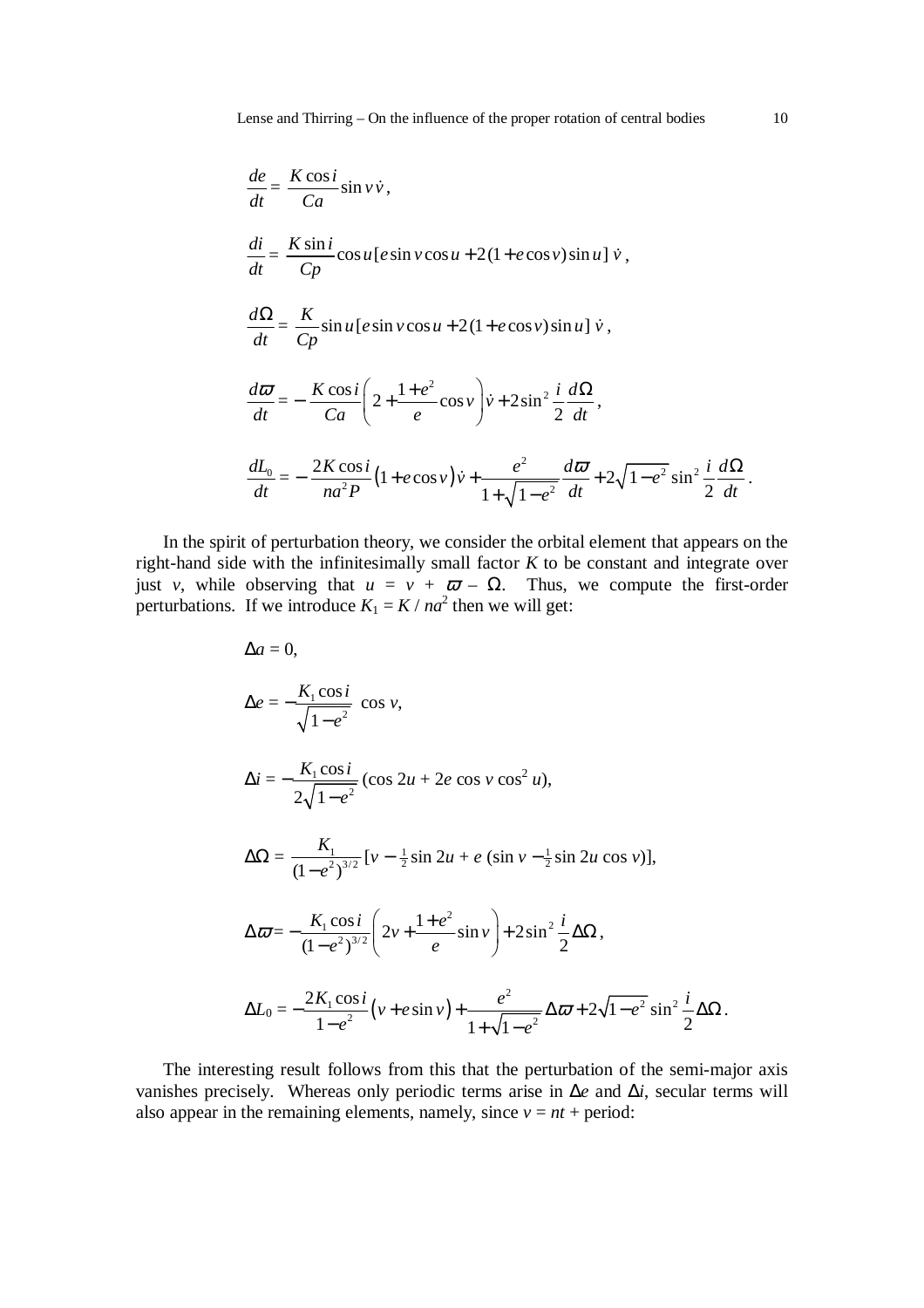$$
\Delta\Omega = \frac{K_1}{\left(1-e^2\right)^{3/2}} nt,
$$

(17)

$$
\Delta \varpi = \Delta L_0 = -\frac{2K_1}{(1 - e^2)^{3/2}} \left(1 - 3\sin^2\frac{i}{2}\right)nt.
$$

### **§ 4. Numerical results.**

 Numerical analysis shows that these secular perturbations will remain below the threshold of observability over the span of a century for the Sun-planets system, since they will reach a maximum of 0.01″ (for the perihelion of Mercury). The situation is different for the planet-moons systems: Larger numbers will appear in that case. For the sake of numerical calculations, it is better to transform formulas (17). We shall use the following notations:

|              | Radius of the planet in cm.                   |
|--------------|-----------------------------------------------|
| $\tau$       | Rotational duration of the planet in days     |
| a            | Semi-major axis of the satellite orbit in cm. |
| $a_1$        | 66<br>planetary orbit in cm.                  |
| II           | Period of the satellite in days               |
| $U_1$        | 66<br>planet "                                |
| $\cdot$      | Number of days in a year                      |
| $\mathcal E$ | Velocity of light in $cm \text{ sec}^{-1}$    |

The following formula, which results from (17):

(18) 
$$
2\Delta\Omega = -\Delta\varpi = -\Delta L_0 = \frac{\pi^2 J l^2}{9c^2 \tau U^2}
$$

will give us the aforementioned perturbation of the satellite elements that is due to the rotation of the planets in arc seconds per century. We have set  $e^2 = i^2 = 0$  in it, since that would be permitted to the desired degree of accuracy for the moons under consideration.

In the spirit of  $\S$  2, the perturbations that were discussed by Einstein in his research on Mercury will then remain additive as a contribution that originates in the direct action of the planet and a contribution that originates in perturbing force of the Sun. The former contribution is given by:

(19) 
$$
\Delta\Omega = 0, \qquad \Delta\varpi = \Delta L_0 = \frac{5\pi^2 J}{24c^2} \frac{a^2}{U^2(1-e^2)},
$$

and the latter  $({}^{1})$  by:

l

 <sup>(</sup><sup>1</sup> ) W. de Sitter, "Planetary motion and the motion of the Moon according to Einstein's theory," Amsterdam Proc. **16** (1916). The orbital plane is subsequently used for the *XY*-plane in formula (20). In de Sitter's treatment, the formula (38) for  $\delta \overline{\omega}$  on pp. 379 is missing a factor of 1/4.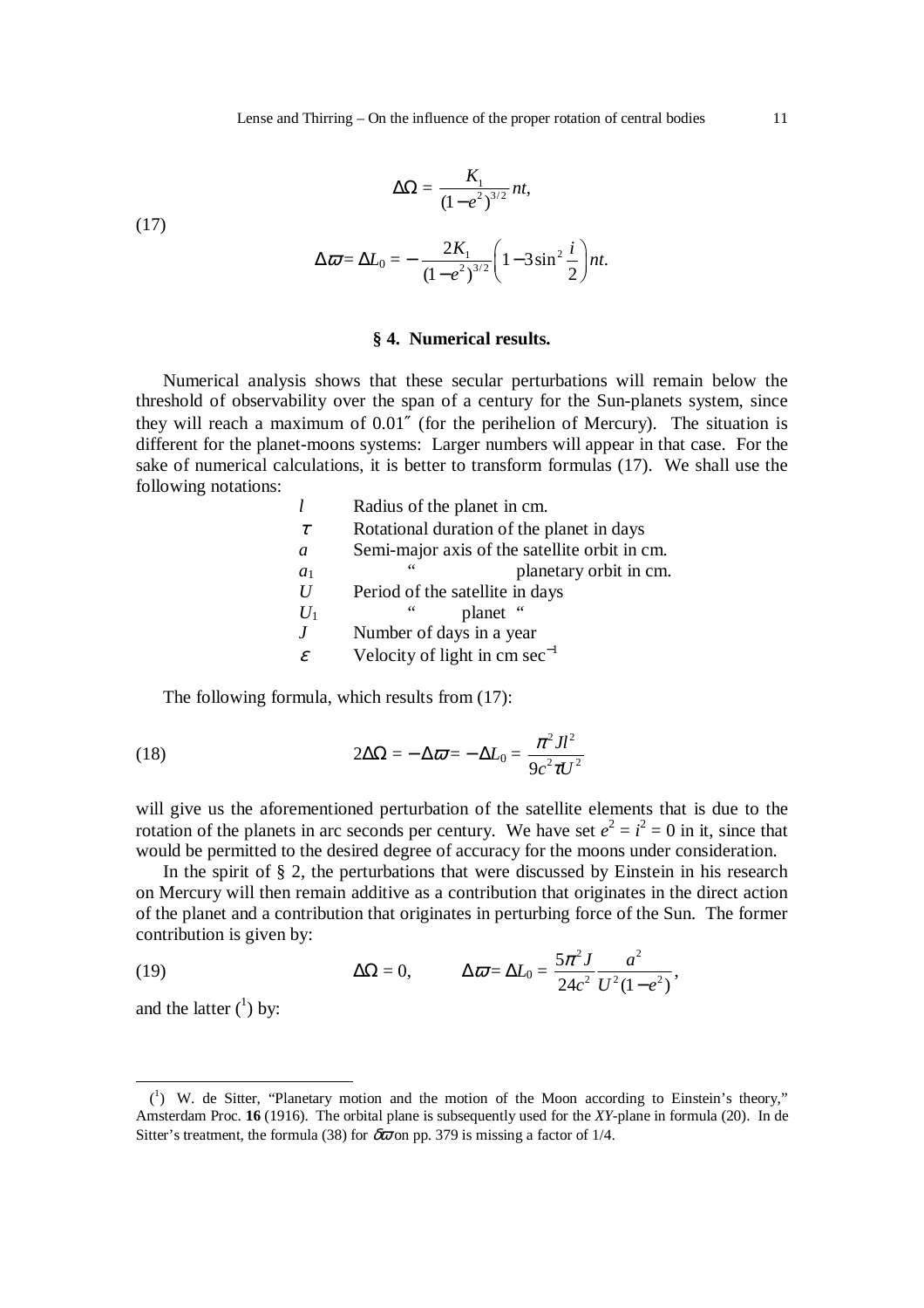Lense and Thirring – On the influence of the proper rotation of central bodies 12

(20) 
$$
4\Delta\Omega = \Delta\varpi = \Delta L_0 = \frac{5\pi^2 J}{12c^2} \frac{a_1^2}{U_1^3},
$$

all of which are in arc seconds per century. Both the eccentricity and the inclination of the planetary and satellite orbital planes were neglected in the latter, which is justified by the infinitesimal magnitude of these terms, as is shown by Table I:

|                           |          | $\Delta \varpi = \Delta L_0$ |
|---------------------------|----------|------------------------------|
| Earth moon                | $+1.9''$ | $+7.7''$                     |
| <b>Both moons of Mars</b> | $+0.7''$ | $+2.7''$                     |

The values are much smaller for all of the remaining moons.

 The perturbations that are due to the proper rotations of the planets are included in Table II. Table II.

| Table II. |
|-----------|
|-----------|

|                                                                        | Jupiter                     |  |  | Saturn |         |                        |       |       |
|------------------------------------------------------------------------|-----------------------------|--|--|--------|---------|------------------------|-------|-------|
|                                                                        |                             |  |  |        |         |                        |       |       |
|                                                                        | $+1'53''$ + 9" + 2" + 20" + |  |  |        | $+10''$ | $+5''$                 | $+2"$ |       |
| $\Delta \varpi = \Delta L_0$   $-3' 46''$   $-18''$   $-4''$   $-41''$ |                             |  |  |        |         | $-19''$ $-10''$ $-5''$ |       | $-2"$ |

The numbers are less than 0.5″ for all of the other satellites.

 The largest terms are analogous to the ones that relate to Einstein's precession of the perihelion of Mercury [formula (19)], as Table III shows:

Table III.  $(\Delta\Omega = 0)$ 

|          | $\Delta \varpi = \Delta L_0$ |              | $\Delta \varpi = \Delta L_0$ |
|----------|------------------------------|--------------|------------------------------|
| Mars 1   | 22''                         | Jupiter I    | 4' 28''                      |
|          |                              | П            | 1 24                         |
| Saturn 1 | 5' 46''                      | Ш            | 26                           |
| 2        | 3 0 3                        | IV           | 6                            |
| 3        | 1 47                         |              | 36 37                        |
|          | 59                           | Uranus 1     | 22                           |
|          | 25                           |              | 10                           |
| 6        | 3                            |              | 3                            |
|          |                              |              |                              |
| 10       |                              | Neptune moon |                              |

They are less than 0.5″ for all of the moons that were not entered.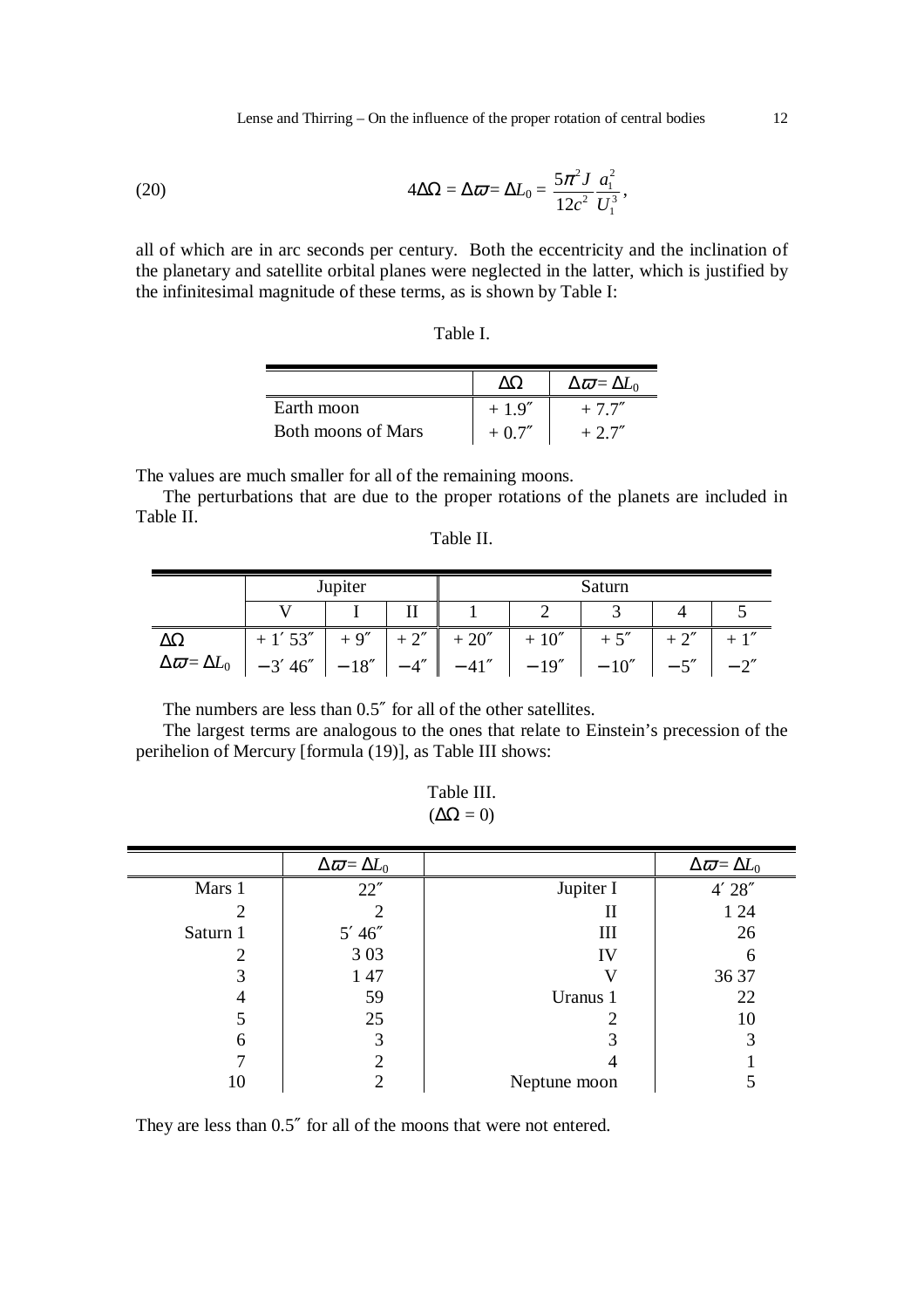If we would now wish to add together all three types of terms in order to obtain the total relativistic influence then we would have to consider the following: The correction to the Newtonian laws that was treated by Einstein's Mercury research was caused by a perturbing force along the radius vector whose components in the cited reference were:

$$
S = -\frac{3n^2a^3C}{2c^2} \frac{\dot{v}}{r^2}, \qquad T = W = 0;
$$

hence, it is independent of the choice of coordinate system. In what follows, the corresponding perturbations [formula (19) and Table III] can be referred to an arbitrary *XY*-plane. The variations of the elements that are included in formulas (20) that arise from the perturbing force of the Sun and that deviate from the classical form, as we have already mentioned, are referred to the orbital plane of the planets, and thus, the numbers that computed for them in Table I, as well, while everything in Table II, which includes the perturbing terms that originate in the rotation of the plane, is referred to the choice of coordinate system that was made in the present treatment regarding the equatorial plane of the central body.

 The total relativistic influence is then summarized in Table IV: Only the terms (19) and (20) appear for the Earth moon and both moons of Mars, so the reference plane will then be the orbital plane of the planets. On the other hand, the plane of the central body in question is used for the satellites of Jupiter and Saturn, since once more only the terms (19) and (20) will appear. The perturbation of the moon of Uranus and the moon of Neptune include only the term (19), so the reference planes can be chosen arbitrarily.

|             |              | $\Delta\Omega$     | $\Delta \varpi = \Delta L_0$ | $\Delta t$ |
|-------------|--------------|--------------------|------------------------------|------------|
| Earth moon  |              | $2^{\prime\prime}$ | 8''                          | 13.9''     |
| <b>Mars</b> | Phobos<br>1. | 1                  | 25                           | 0.5        |
|             | Deimos<br>2. | 1                  | 5                            | 0.4        |
| Jupiter     | I            | 9                  | 4' 10''                      | 29.5       |
|             | $\mathbf{I}$ | $\overline{2}$     | 1 20                         | 18.9       |
|             | Ш            | 0                  | 26                           | 12.5       |
|             | IV           |                    | 6                            | 7.1        |
|             | V            | $1'$ 53"           | 32 51                        | $1^m$ 5.4" |
| Saturn      | 1. Mimas     | 20                 | 5 0 5                        | 19.2       |
|             | 2. Enceladus | 10                 | 2 4 4                        | 15.0       |
|             | 3. Thetys    | 5                  | 1 37                         | 12.2       |
|             | 4. Dione     | $\overline{2}$     | 54                           | 9.2        |
|             | 5. Rhea      | 1                  | 23                           | 6.9        |
|             | 6. Titan     | 0                  | 3                            | 3.3        |
|             | 7. Hyperion  | 0                  | $\overline{2}$               | 2.7        |
|             | 10. Themis   | 0                  | $\overline{2}$               | 2.9        |
| Uranus      | Ariel        | 0                  | 22                           | 3.7        |
|             | 2. Umbriel   | 0                  | 10                           | 2.7        |

Table IV.